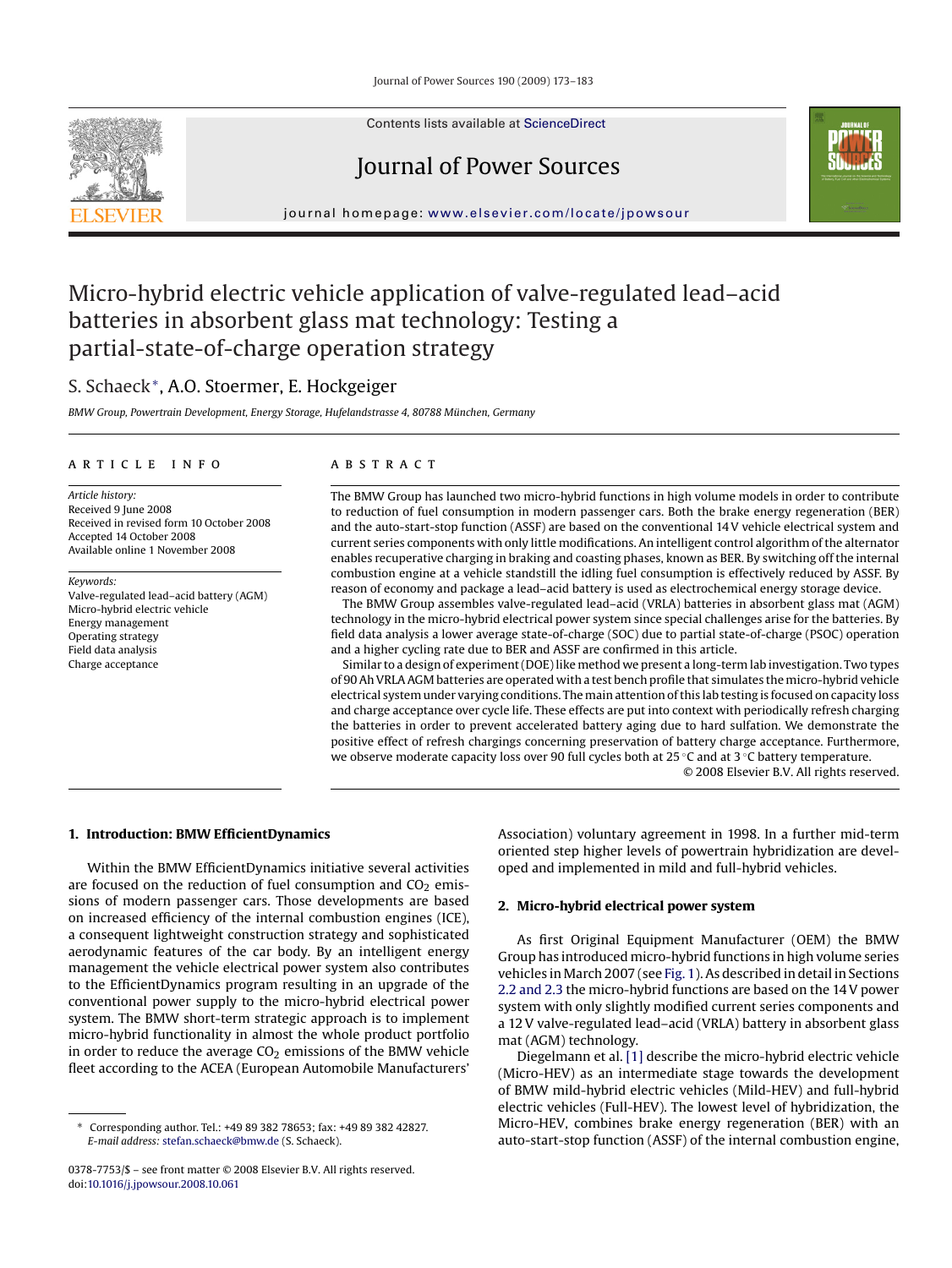<span id="page-1-0"></span>

**Fig. 1.** According to [\[1\]. P](#page--1-0)owertrainmicro-hybridization is described as intermediate stage towards BMW mild-hybrid and full-hybrid electric vehicles.

which is conceptually part of higher level HEVs as well. Advanced functionalities like boosting and electrical driving require higher voltage systems and therefore nickel/metal-hydride (NiMH) and high-power lithium-ion (Li-ion) batteries, respectively. More specific vehicle attributes of Mild-HEVs and Full-HEVs, especially energy management aspects and energy storage requirements are discussed by Karden et al. [\[2\].](#page--1-0)

#### *2.1. Topology of the Micro-HEV power system*

In Fig. 2 the topology of the micro-hybrid electrical power system is schematically depicted. The intelligent battery sensor (IBS) acts as a main component in conjunction with a bit-serial data (BSD) interface, which is an advanced interface to the slightly modified alternator. The IBS is directly connected to the negative terminal post of the VRLA battery. By continuously measuring battery voltage, current and temperature also in the sleep mode, the intelligent battery sensor acquires critical data for the algorithms of brake energy regeneration and automatic engine start/stop. These algorithms are implemented in the power management software module as part of the vehicle electrical energy management on the engine control unit (ECU). The ECU and the electric consumers within the vehicle electrical system are cross-linked via bi-directional communication in a conventional controller area network (CAN) bus.

#### *2.2. Functionality of automatic engine start/stop*

The auto-start-stop function, ASSF, switches off the internal combustion engine automatically if a standing phase is recognized—like stopping at a traffic light, in a traffic jam or at a railroad crossing. ASSF restarts the engine automatically on demand of the driver. For the driver the operation of ASSF is implemented as intuitional as possible. [Fig. 3](#page--1-0) illustrates the procedure of ASSF in combination with a manual gear shift. The ASSF is only triggered if the driver stops the car, engages the neutral gear and releases the clutch. If several technical on-board requirements are fulfilled, ASSF will switch off the engine automatically and display the current state of the machine in the instrument panel.

Approximately the amount of fuel which is usually consumed by the engine idle during the red traffic light phase is not used and the according  $CO<sub>2</sub>$  emissions are not produced. If the driver operates the clutch and therefore sets the requirement for continuation of the ride, the engine will be restarted automatically. The high number of starts has to be accomplished reliably, accompanied by as few vibrations and noise as possible. Furthermore, the traction power has to be provided immediately after an engine switch-on. Therefore, the starter system is enforced compared to previous series systems.

During the vehicle standstill all electrical consumers are provided with electrical energy from the battery acting as additional load for the battery. The engine restart after each automatic stop also results in a significantly increased number of high-rate load phases during battery cycle life. These aspects will be faced in Section [3.](#page--1-0)

The automatic restart opposes the fuel saving potential during standstill by temporarily increased consumption. This effect is compensated by a minimum engine-off time period of 5 s according to Wolff et al. [\[3\]. T](#page--1-0)hey report about a maximum potential for fuel savings of 3.5% in the New European Driving Cycle (NEDC). In the first launch, ASSF is integrated in 4-cylinder vehicles with manual gear shift and always combined with BER. Since BER is available in vehicles with automatic transmission and/or bigger engines without ASSF, the number of affected cars is higher.



**Fig. 2.** Schematic topology of the micro-hybrid electrical power system. Main components are the power management software (SW) module integrated in the engine control unit, the VRLA AGM battery and the intelligent battery sensor.